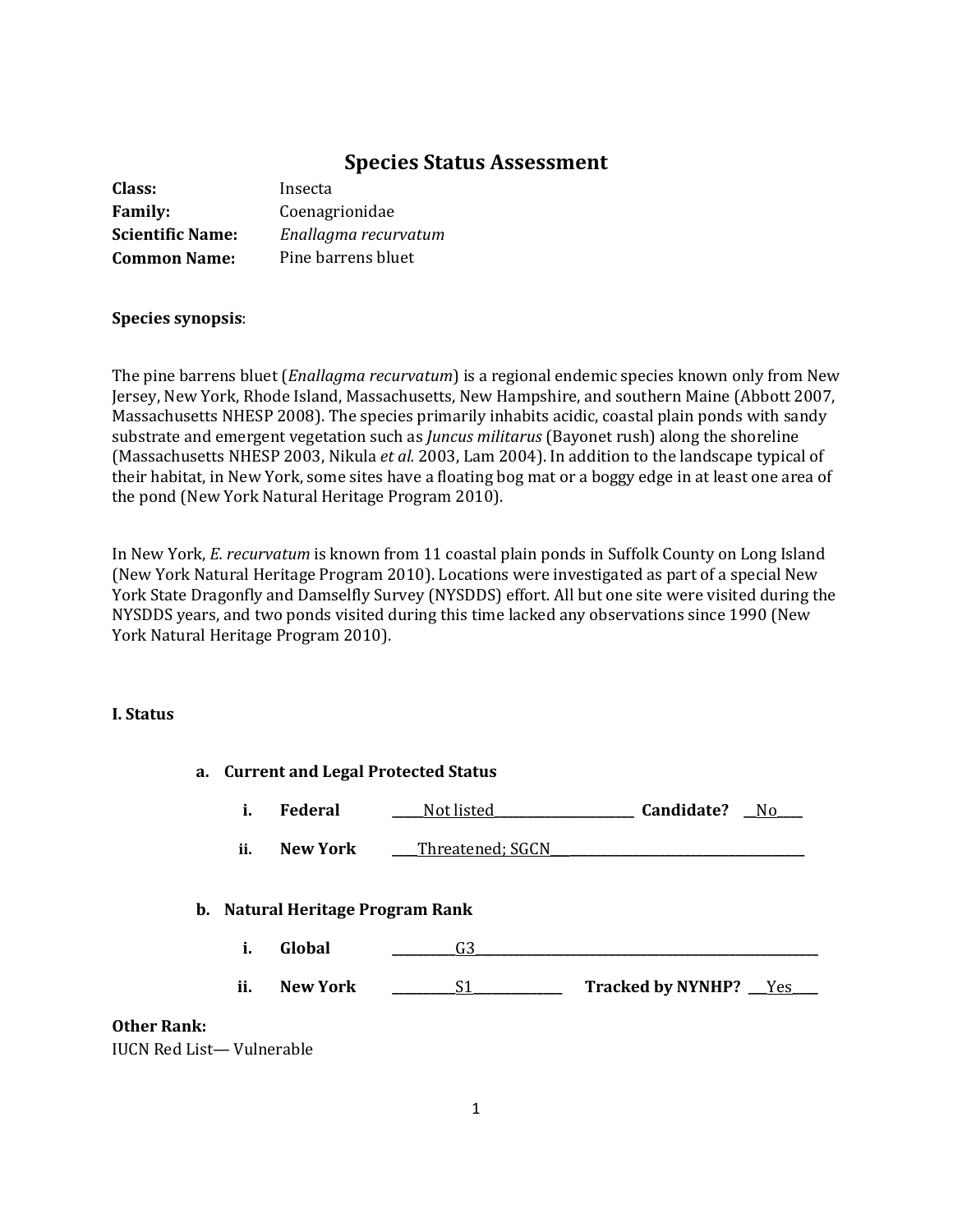# **Status Discussion:**

White et al. (2010) calculated a revised draft S-rank of S3 from S2.

#### II. **Abundance and Distribution Trends**

#### a. North America

i. Abundance

| declining         | _increasing | stable | unknown |
|-------------------|-------------|--------|---------|
| ii. Distribution: |             |        |         |
| declining         | increasing  | stable | unknown |

Time frame considered: Last assessment US 1985; Canada 2012

# b. Regional

| <i>i.</i> Abundance                                 |        |                              |
|-----------------------------------------------------|--------|------------------------------|
| ____ declining _____ increasing                     | stable | <b>X</b> unknown             |
| ii. Distribution:                                   |        |                              |
| declining _____increasing                           |        | <u>X</u> stable ____ unknown |
| <b>Regional Unit Considered:</b> ________ Northeast |        |                              |
| Time Frame Considered: Last assessment 1985         |        |                              |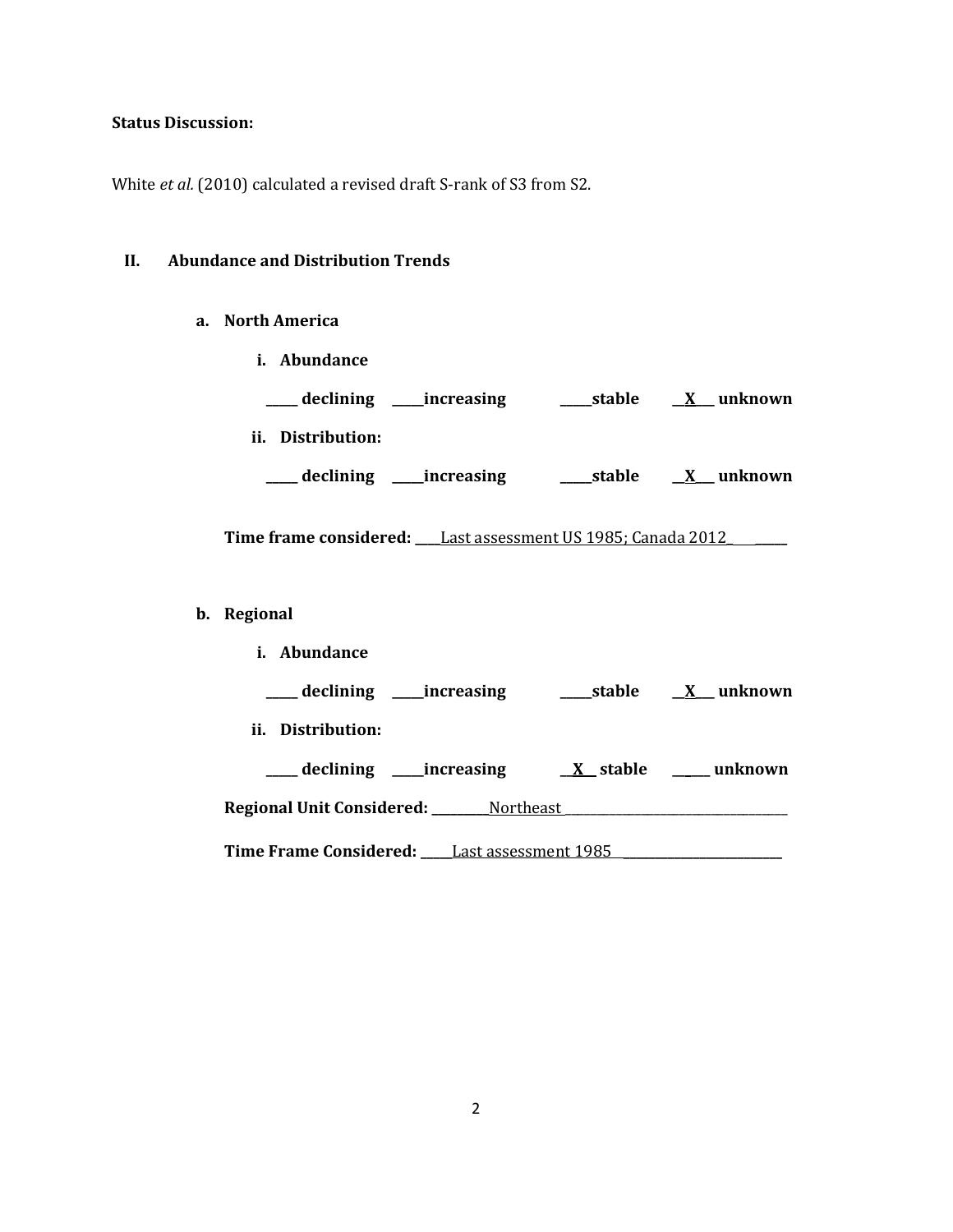**c. Adjacent States and Provinces**

| <b>CONNECTICUT</b>                                  |                                                                   |                |
|-----------------------------------------------------|-------------------------------------------------------------------|----------------|
| i. Abundance                                        | ___ declining ____increasing ______stable __ <u>X</u> __ unknown  |                |
| ii. Distribution:                                   | ___ declining ____increasing ______stable ___ X__ unknown         |                |
|                                                     |                                                                   |                |
|                                                     |                                                                   |                |
| MASSACHUSETTS Not Present __________ No data ______ |                                                                   |                |
| i. Abundance                                        |                                                                   |                |
|                                                     | ___ declining ____increasing ______stable ___ <u>X</u> __ unknown |                |
| ii. Distribution:                                   |                                                                   |                |
|                                                     | ___ declining ____increasing ______stable ___ X___ unknown        |                |
|                                                     |                                                                   |                |
| <b>NEW JERSEY</b>                                   | Not Present _______                                               | No data ______ |
| i. Abundance                                        |                                                                   |                |
|                                                     | ___ declining ____increasing ______stable ___ X___ unknown        |                |
| ii. Distribution:                                   |                                                                   |                |
|                                                     |                                                                   |                |
|                                                     |                                                                   |                |
| <b>ONTARIO</b>                                      | Not Present $X_{-}$                                               | No data _____  |
| PENNSYLVANIA Not Present X No data ____             |                                                                   |                |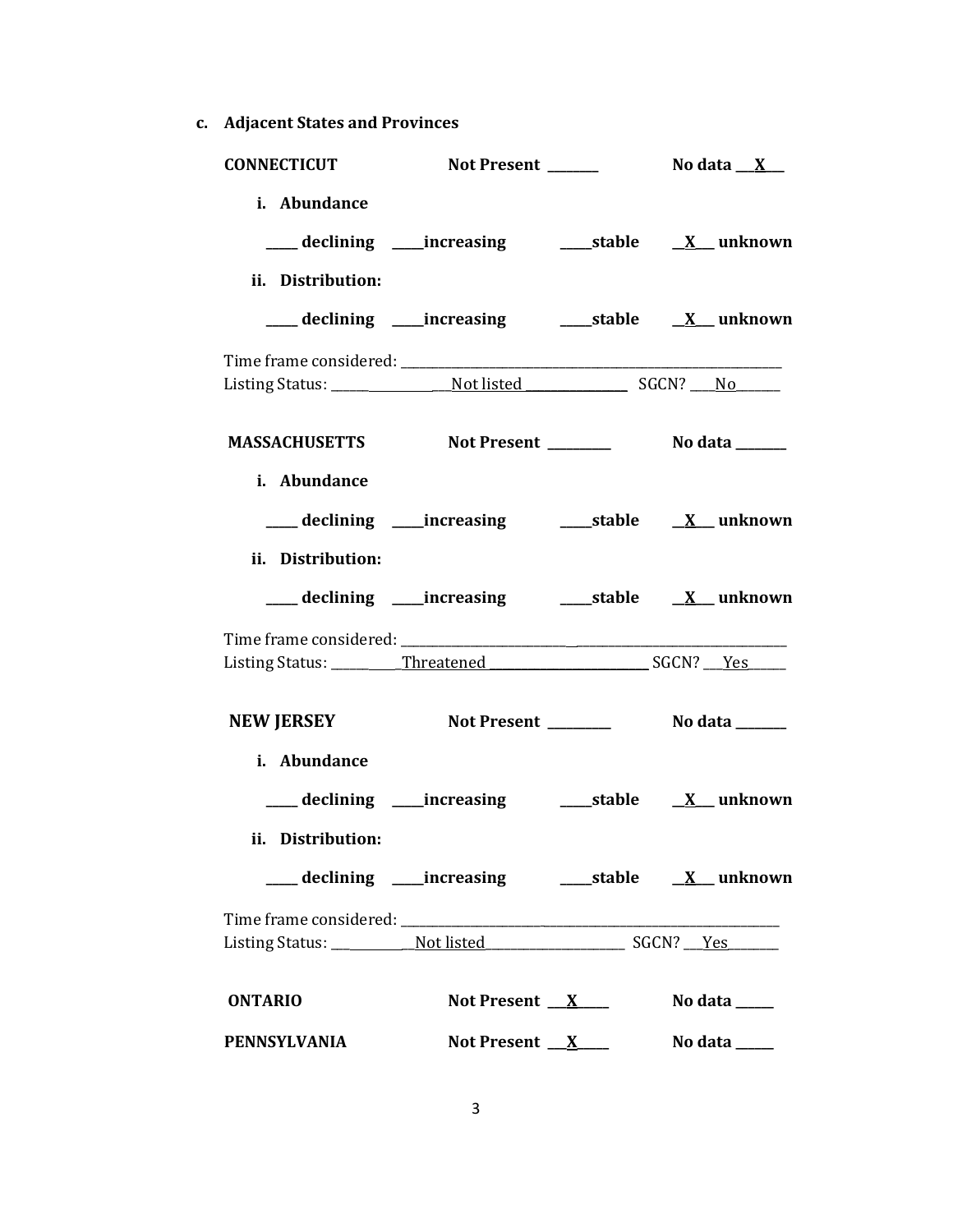| <b>QUEBEC</b>                    | Not Present $X$ | No data $\_\_\_\_\_\_\_\_\_\_\_\$ |
|----------------------------------|-----------------|-----------------------------------|
| <b>VERMONT</b>                   | Not Present $X$ | No data ______                    |
|                                  |                 |                                   |
| d. NEW YORK                      |                 | No data ______                    |
| <i>i.</i> Abundance              |                 |                                   |
|                                  |                 |                                   |
| ii. Distribution:                |                 |                                   |
|                                  |                 |                                   |
| Time frame considered: 2005-2009 |                 |                                   |

## **Monitoring in New York.**

The New York State Dragonfly and Damselfly Survey (NYSDDS) was conducted from 2005-2009.

#### **Trends Discussion:**

Population estimates have been made in recent years as part of a special effort during the New York Dragonfly and Damselfly Survey (White *et al.* 2010). Of the eleven sites where *E. recurvatum* is known to currently occur, four sites are estimated to have excellent viability. Some sites are in close proximity to each other, and the eleven sites may be grouped into four pond complexes. In two of the complexes 100–999 individuals were estimated in at least four of the ponds since 2005. Recent information on the species prior to 2005 is very limited, with records going back to 1988 or 1990 at a few sites (New York Natural Heritage Program 2011). New locations in recent years are likely due to increased survey effort rather than a population increase or expansion and may serve as baseline information to look at future trends. Long-term trends are unclear at this time.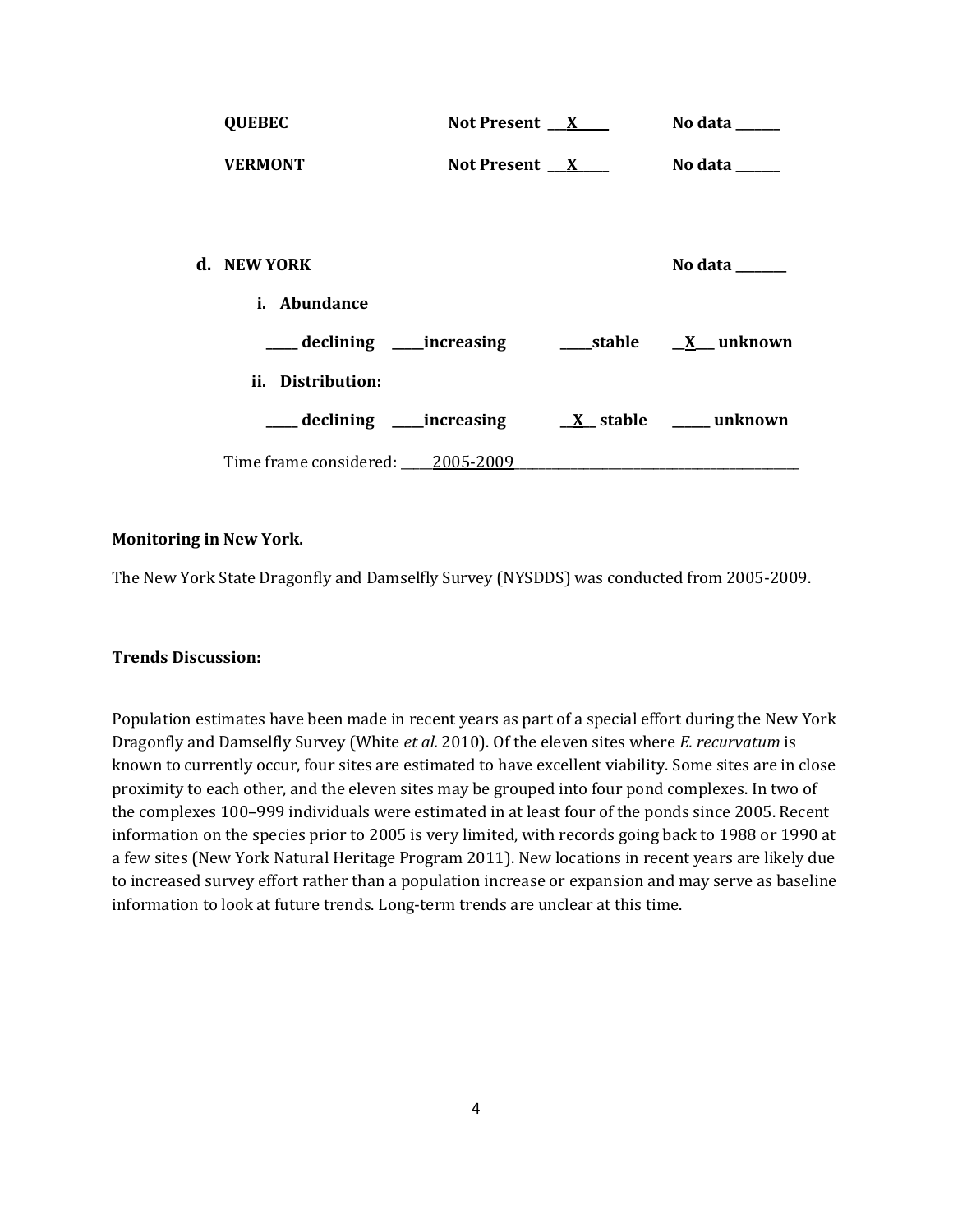

**Figure 1.** Conservation status of the Pine Barrens bluet in North America (NatureServe 2012).



**Figure 2.** Distribution of the Pine Barrens bluet in the United States (Donnelly 2004).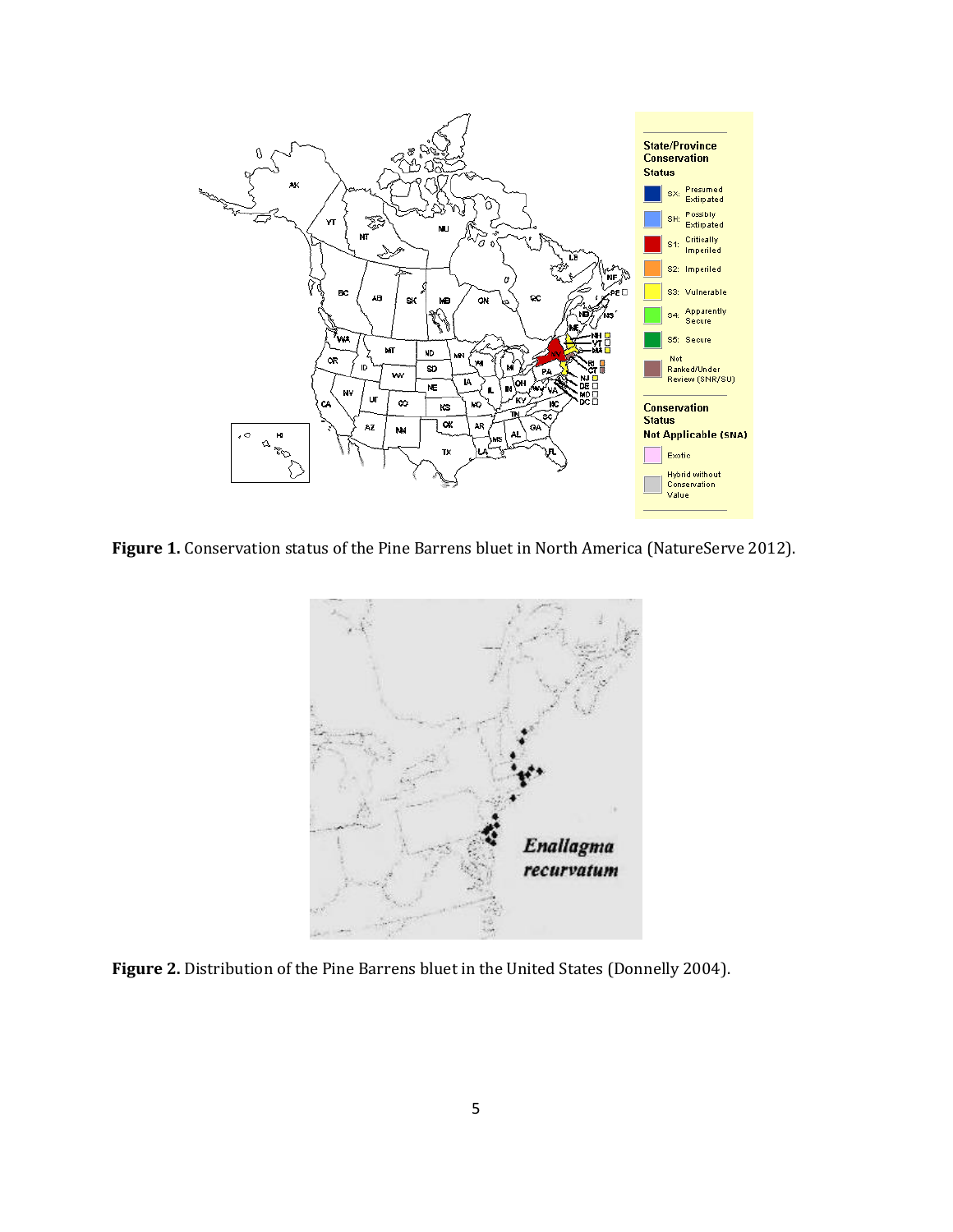

**Figure 3.** Occurrence records of the Pine Barrens bluet in New York (White *et al.* 2010).

## **III. New York Rarity, if known:**

| <b>Historic</b> | # of Animals | # of Locations | % of State |
|-----------------|--------------|----------------|------------|
| prior to 1970   |              |                |            |
| prior to 1980   |              |                |            |
| prior to 1990   |              | Unknown $#$    |            |

# **Details of historic occurrence:**

Observations since 1988 have been noted at Suffolk County sites and the species had been observed at three additional historical locations, one of which dates back to 1910 (New York Natural Heritage Program 2011).

| Current | # of Animals | # of Locations | % of State |
|---------|--------------|----------------|------------|
|         |              |                |            |

#### **Details of current occurrence:**

From The New York Dragonfly and Damselfly Survey 2005-2009. Number of occurrences obtained from map by White *et al.* 2010.

# **New York's Contribution to Species North American Range:**

**Distribution** (percent of NY where species occurs) **Abundance** (within NY distribution)

X 0-5%  $\blacksquare$ \_\_\_\_ 6-10% \_\_\_ common 11-25%  $\overline{X}$  fairly common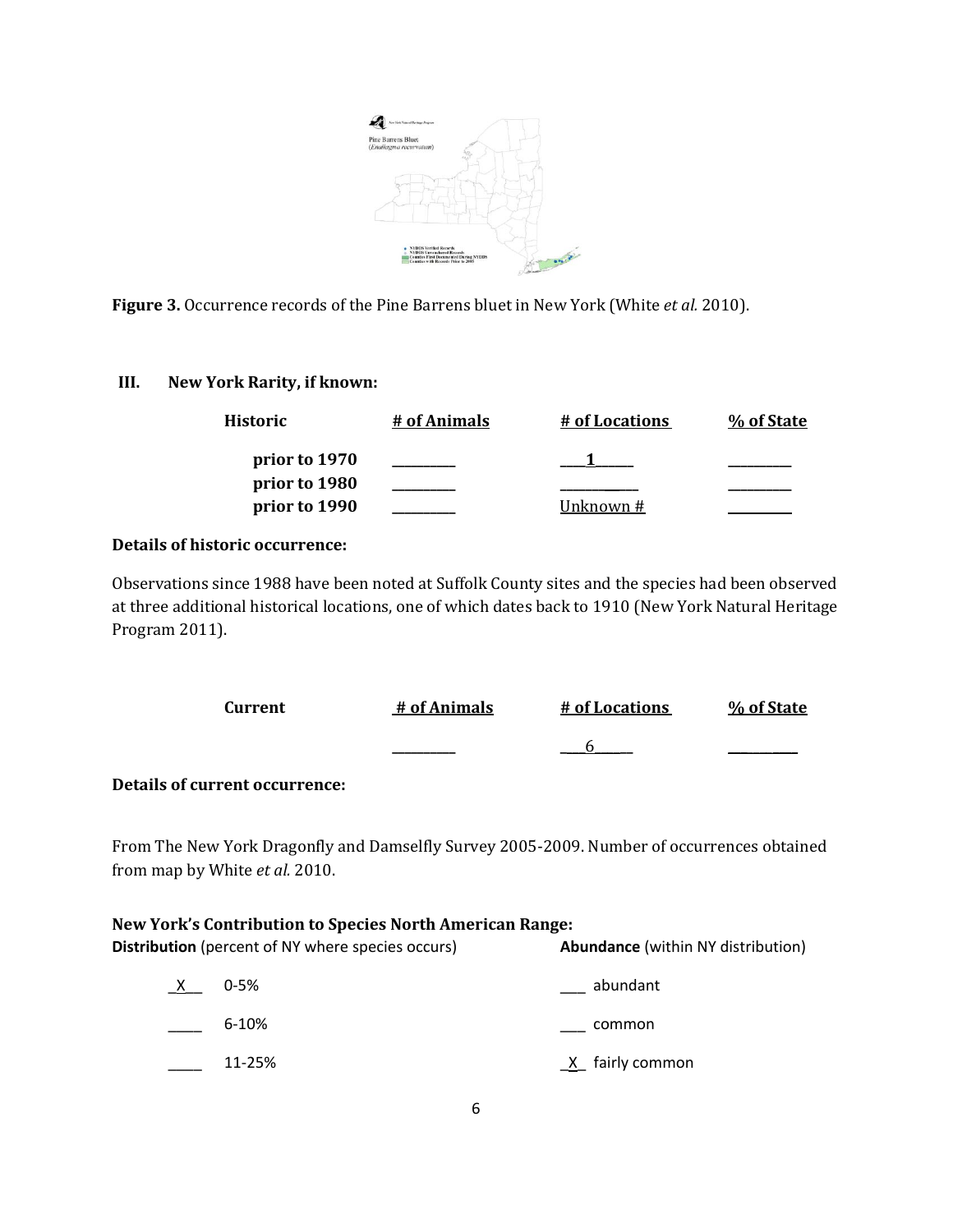| 26-50% |      | uncommon |
|--------|------|----------|
| >50%   | ____ | rare     |

### **NY's Contribution to North American range**

|    | 0-5%   |
|----|--------|
| x. | 6-10%  |
|    | 11-25% |
|    | 26-50% |
|    | >50%   |

#### **Classification of New York Range**

**\_ X\*\_ Core**

**\_\_\_\_\_ Peripheral**

**\_\_\_\_\_ Disjunct**

#### **Distance to core population:**

**\_\_N/A\_\_\_\_\_**

\* *E. recurvatum* has a very small range restricted to scattered locations in the Northeastern U.S. It has only been found in New York, Maine, Massachusetts, and New Jersey

#### **Rarity Discussion:**

In New York, *E. recurvatum* has been confirmed in eleven coastal plain ponds in Suffolk County (New York Natural Heritage Program 2011). In addition to a restricted range, there are a number of threats to these locations. New locations in recent years are likely due to increased survey effort rather than a population increase or expansion.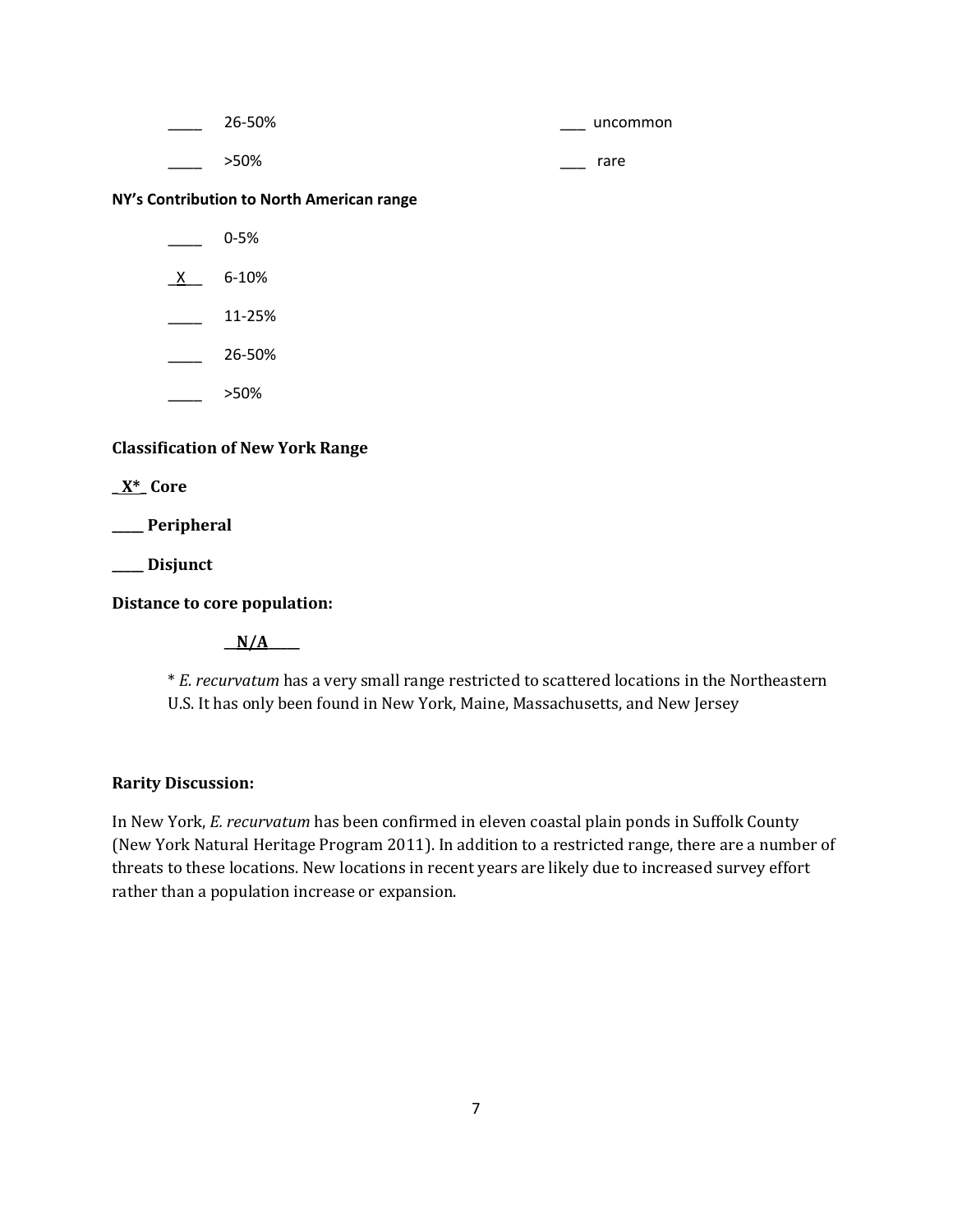#### IV. **Primary Habitat or Community Type:**

- 1. Estuarine, brackish marsh, coastal plain pond
- 2. Alustrine, peatlands, bog/fen

#### **Habitat or Community Type Trend in New York:**

| $\underline{\mathbf{X}}$ Declining | <b>Stable</b> | <b>Increasing</b> | Unknown |
|------------------------------------|---------------|-------------------|---------|
| Time frame of decline/increase: __ |               |                   |         |
| <b>Habitat Specialist?</b>         |               | <b>Yes</b>        | No      |
| <b>Indicator Species?</b>          |               | Yes               | No.     |

#### **Habitat Discussion:**

E. recurvatum does not require, or even often occur in, very pristine natural habitats, but it has a narrow range of tolerances.

#### V. **New York Species Demographics and Life History**

 $\underline{X}$  Breeder in New York

- $X$  Summer Resident
- $X$  Winter Resident
- \_\_\_ Anadromous

\_\_\_ Non-breeder in New York

- \_\_\_\_ Summer Resident
- \_\_\_ Winter Resident
- \_\_\_ Catadromous
- \_\_\_ Migratory only
- **Unknown**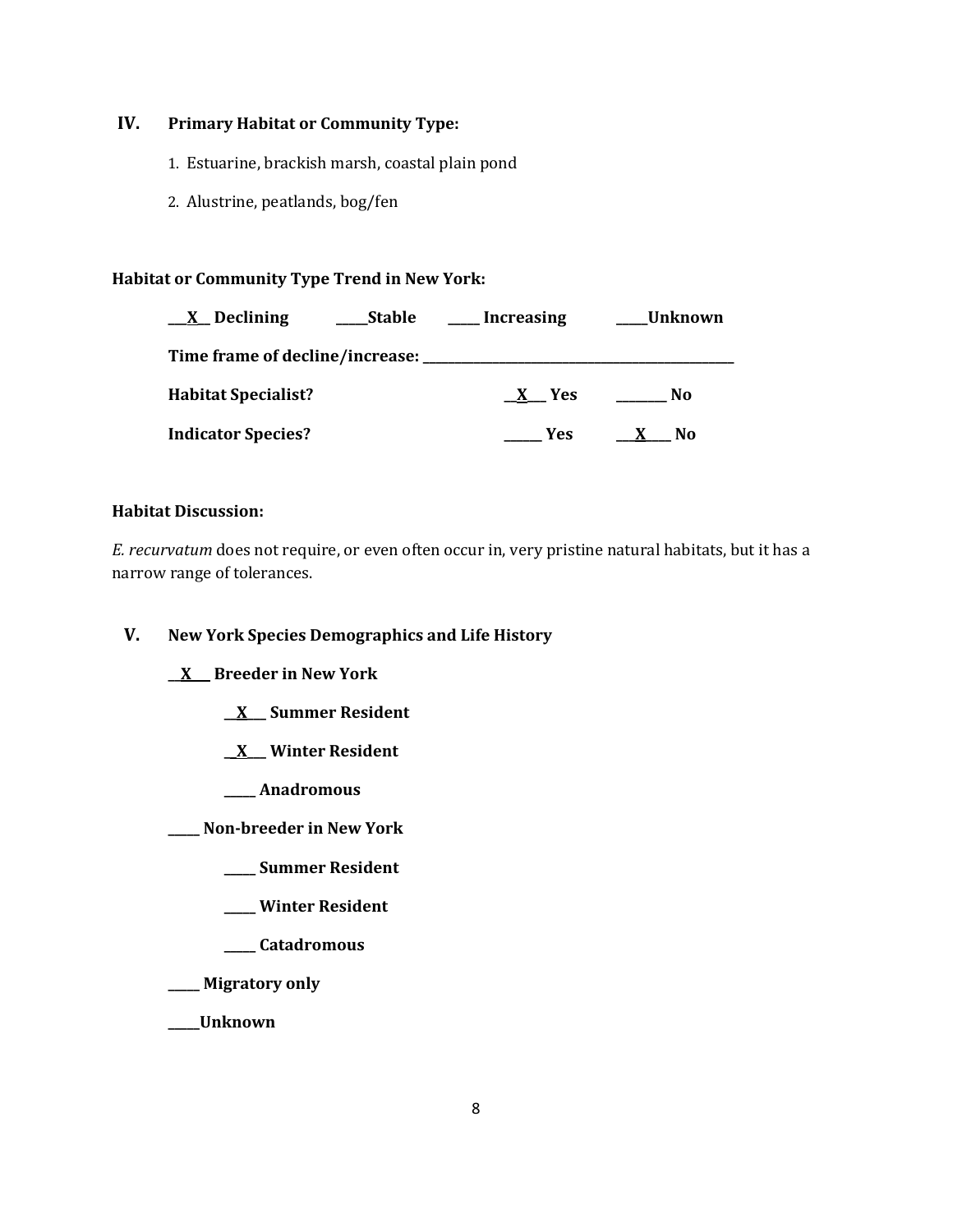# **Species Demographics and Life History Discussion:**

The flight season of *E. recurvatum* is generally restricted to the month of June, with adults rarely seen after that. Little has been published about the life stages of *E. recurvatum* specifically, but it is likely very similar to other better-studied species in the genus (NatureServe 2012).

*E. recurvatum* has a one-year life cycle. Eggs are laid in the summer and hatch by early fall. The nymphs undergo several molts through winter and spring before emergence, usually during the last week in May. Adult activity is almost exclusively limited to feeding and reproduction and like other smaller damselflies, *E. recurvatum* has a short adult lifespan of approximately 3-4 weeks (Massachusetts NHESP 2008).

# **VI. Threats:**

Any activity which might lead to water contamination or the alteration of natural hydrology could impact *E. recurvatum* populations (NYS DEC 2005). Such threats might include roadway and agricultural run-off, ditching and filling, eutrophication and nutrient loading from fertilizers, herbicides, and septic systems, changes in dissolved oxygen content, and development (NYS DEC 2005). Groundwater withdrawal is a potential threat in lentic habitats on Long Island, as are invasive plant species such as *Phragmites* encroaching on pond shores which crowd out native emergent rushes and floating plants that are required for successful reproduction. The white water lily, which *E. recurvatum* depends on for oviposition, is an example of a native plant being replaced by invasives (New York Natural Heritage Program 2011). The introduction of grass carp is also a threat to coastal plain ponds on Long Island. A potential threat to *E. recurvatum* may be the impact of Canada goose (*Branta canadensis*) browse on native vegetation as they may decrease oviposition sites on *Juncus* or increase egg mortality through overgrazing (New York Natural Heritage Program 2011).

Kalkman *et al.* (2008) indicated that both emergence rates and/or species ranges may shift for odonate species as a result of climate change. However, the pine barrens bluet was classified as "not vulnerable/presumed stable" (PS) to predicted climate change in an assessment of vulnerability conducted by the New York Natural Heritage Program. Available evidence does not suggest that abundance and/or range extent within the geographical area assessed with change (increase/decrease) substantially by 2050. Actual range boundaries may change (Schlesinger et al. 2011).

# **Are there regulatory mechanisms that protect the species or its habitat in New York?**

**\_\_X\_\_\_\_ No \_\_\_\_\_ Unknown**

**\_\_\_\_\_\_ Yes**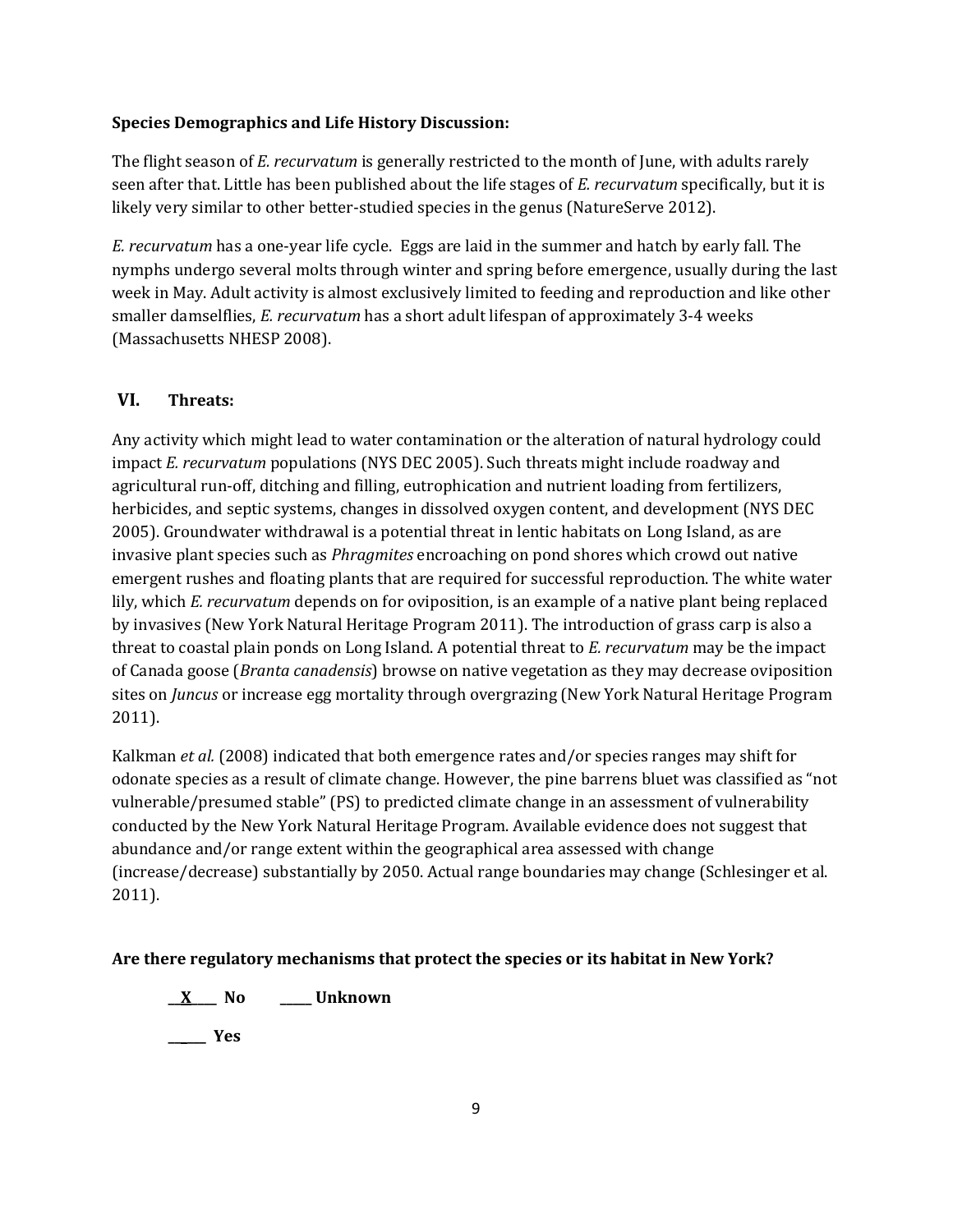The pine barrens bluet is listed as a threatened species in New York and is protected by Environmental Conservation Law (ECL) section 11-0535 and the New York Code of Rules and Regulations (6 NYCRR Part 182). A permit is required for any proposed project that may result in a take of a species listed as Threatened or Endangered, including, but not limited to, actions that may kill or harm individual animals or result in the adverse modification, degradation or destruction of habitat occupied by the listed species.

The Freshwater Wetlands Act provides protection for wetlands greater than 12.4 acres in size under Article 24 of the NYS Conservation Law. The Tidal Wetlands Act protects all tidal wetland habitats and adjacent areas under Article 25 of the NYS Conservation Law.

# **Describe knowledge of management/conservation actions that are needed for recovery/conservation, or to eliminate, minimize, or compensate for the identified threats:**

Any efforts to reduce roadway and agricultural run-off, eutrophication, development of upland borders to ponds and resulting increased groundwater withdrawal, invasive plant and animal species, trampling of vegetation from recreation, and ditching and filling activities should be considered when managing for this species (NYS DEC 2005, White *et al.* 2010). Maintenance or restoration of native shoreline vegetation and surrounding upland habitat will benefit the pine barrens bluet, as females require native emergent vegetation for successful reproduction and spend much of their time in upland habitats away from the breeding pond (Gibbons et al. 2002, White et al. 2010). Many of the known sites on Long Island are located within or on preserves or protected lands, but threats might be present on adjacent lands. The Massachusetts NHESP (2003a) suggests that maintaining habitat in the upland areas surrounding breeding ponds is essential to conservation of the species, as newly emerged adults use these areas for maturing, roosting, and feeding.

Further monitoring is needed to define the extent of populations of *E. recurvatum* in New York. In addition, research is required to understand the habitat requirements and threats to this species. In particular, the impact of Canada geese at some of the locations in Suffolk County should be assessed to determine if bird browse decreases oviposition sites or increases egg mortality by overgrazing native rushes (White *et al.* 2010). A recovery plan for the species should be developed and appropriate management guidelines should be adopted for its persistence in known locations (NYS DEC 2005).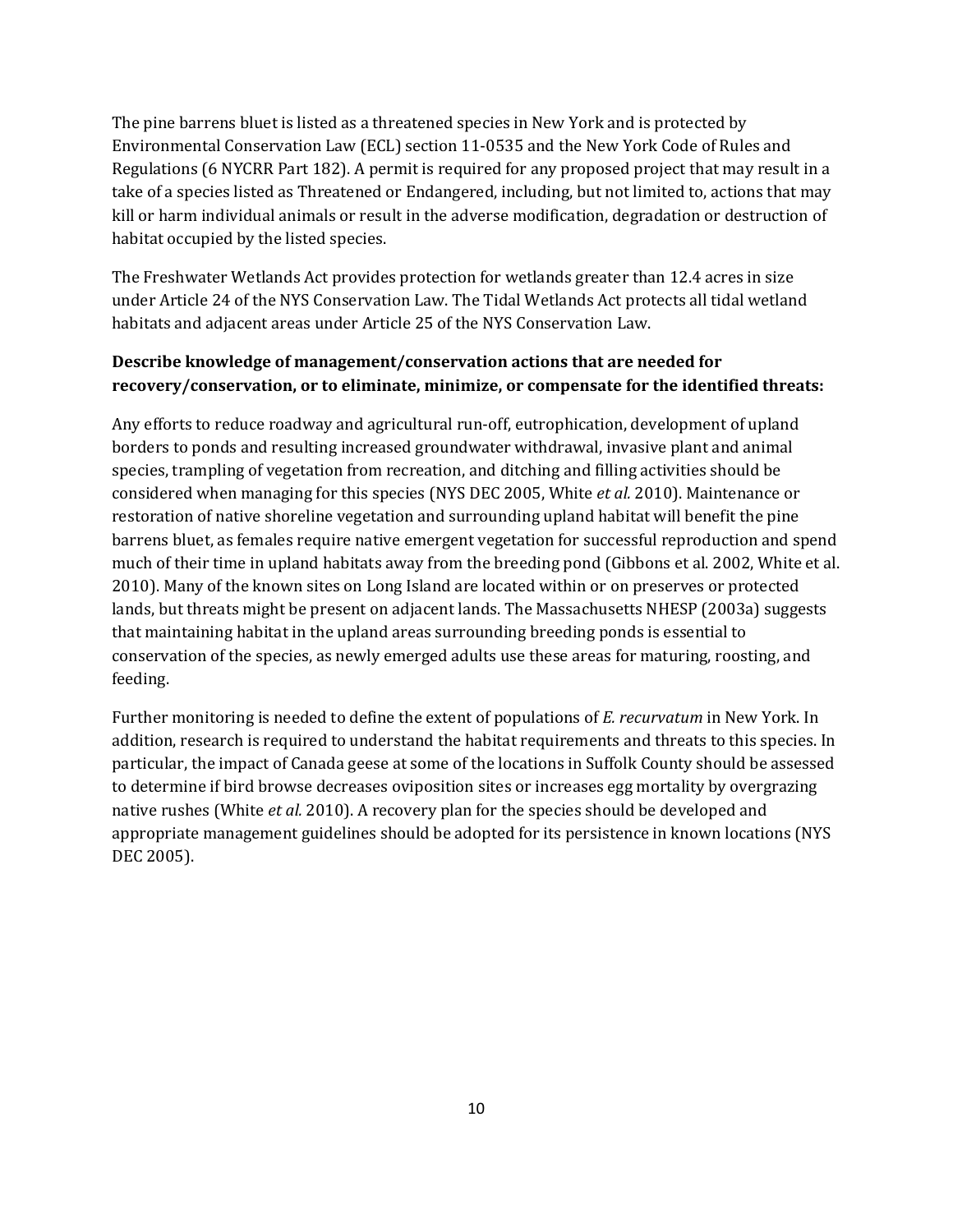Conservation actions following ICUN taxonomy are categorized in the table.

| <b>Conservation Actions</b>      |                                                |  |
|----------------------------------|------------------------------------------------|--|
| Action<br><b>Action Category</b> |                                                |  |
| <b>Education and Awareness</b>   | Awareness & Communications                     |  |
| Land/Water Protection            | Site/Area Protection                           |  |
| Land/Water Protection            | Resource/Habitat Protection                    |  |
| Land/Water Management            | Site/Area Management                           |  |
| Land/Water Management            | Invasive/Problematic Species Control           |  |
| Land/Water Management            | <b>Habitat and Natural Process Restoration</b> |  |

The Comprehensive Wildlife Conservation Strategy (NYSDEC 2005) includes recommendations for the following actions for odonates of coastal lakes and ponds, and for little bluet in particular.

#### **Educational signs:**

Educate the public not to introduce fish into historically fishless coastal plain ponds or new species of fish into coastal plain ponds where the species did not historically occur.

#### **Habitat management:**

- \_\_\_\_ Reduce or eliminate detrimental ATV use in and around coastal plain ponds supporting state threatened damselflies.
- Where possible, remove introduced fish or other aquatic animals that may be detrimental to odonate populations through excessive predation on larvae.
- Where possible, remove invasive, non-native plants from ponds and adjacent uplands that may significantly impact larval and adult odonate survival and reproduction.

#### **Habitat monitoring:**

- Identify existing and potential locations of public water supply wells and ensure that present and future water withdrawals will not alter the normal range of variation of ground and pond water elevation.
- Support and encourage habitat monitoring efforts that would complete the baseline assessment of habitat quality and threats.
- Identify existing and potential sources of invasive species (including fish).
- Compile existing baseline data on habitat quality and threats. Include pond water quality (pH, conductivity, nutrients, toxins), pond hydrographs (fluctuations in water level with time), presence of fish, presence of characteristic native plants and invasive species, history of ATV use, history of pesticide spraying for mosquito control, extent of upland habitat around each pond.

#### **Habitat research:**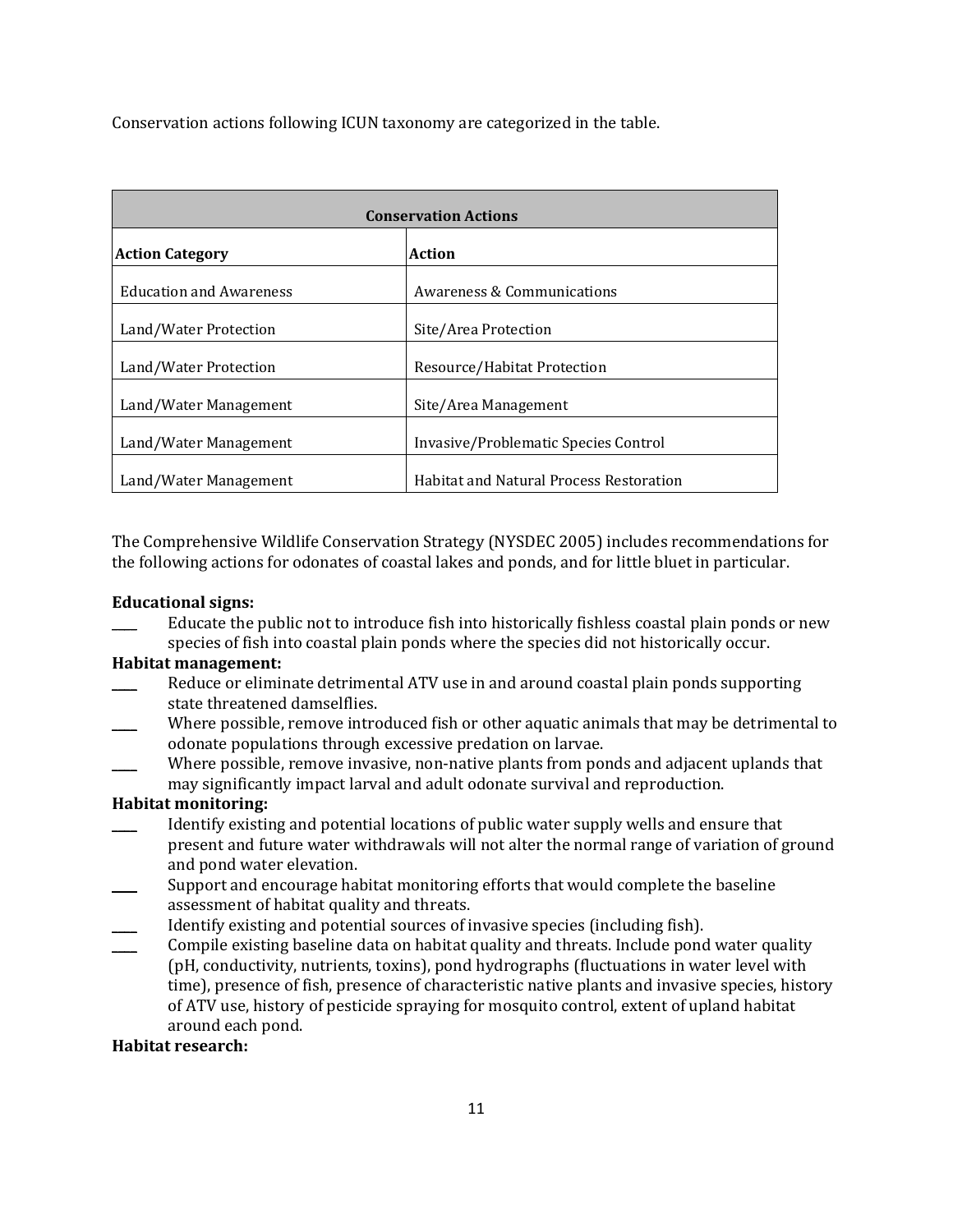- Support and encourage research that would increase knowledge of the impact of poorly known threats to odonates (e.g. water quality degradation, atmospheric deposition, invasive species, pesticide spraying).
- Support and encourage research projects that will help define preferred habitat in order to guide future monitoring, restoration and habitat protection efforts. Include both pond and adjacent upland habitats.

### **Habitat restoration:**

- Wherever possible, fill in non-natural, deep water-retaining holes in coastal plain ponds.
- \_\_\_\_ Identify existing and potential sources of nutrients, toxins, and other chemicals originating
- from human activities and reduce/eliminate/prevent these where possible.

#### **Modify regulation:**

- \_\_\_\_ Ensure that aerial pesticide spraying does not occur over or in close proximity to ponds and adjacent uplands that support these state listed damselflies during the period of adult emergence and flight.
- Modify regulations to provide expanded protection for uplands adjacent to coastal plain ponds that support state threatened damselflies.

# **Population monitoring::**

\_\_\_\_ Conduct surveys to obtain repeatable, relative abundance estimates for these species at known sites and newly discovered sites where access permission to conduct surveys is obtained (as indicated in the State Wildlife Grant Odonate Inventory Project).

#### **Statewide baseline survey:**

\_\_\_\_ Conduct surveys for these species at potential sites throughout the state (expected range for these species is Long Island and Lower New England ecoregion, possibly Westchester County only). These species are known from fewer than 10 locations in the state, but new populations probably remain to be discovered for all of the species. A currently approved, but not yet begun State Wildlife Grant Statewide Odonate Inventory Project will utilize volunteers, Natural Heritage Program and other staff to conduct these surveys.

# **VII. References**

- Abbott, J. C. 2007. OdonataCentral: An online resource for the distribution and identification of Odonata. Texas Natural Science Center, The University of Texas at Austin. <http://www.odonatacentral.org>. Accessed 21 May 2012.
- Carpenter, V. 1991. Dragonflies and damselflies of Cape Cod. The Cape Cod Museum of Natural History, Brewster, Massachusetts..
- Donnelly, T. W. 2004. Distribution of North American Odonata. Part III: Calopterygidae, Lestidae, Ceonagrionidae, Protoneuridae, Plastystictidae. Bulletin of American Odonatology 8:33-99.
- Gibbons, L.K., J.M. Reed, and F.S. Chew. 2002. Habitat requirements and local persistence of three damselfly species (Odonata: Coenagrionidae). Journal of Insect Conservation 6:47-55.
- IUCN 2012. IUCN Red List of Threatened Species. Version 2012.2. <www.iucnredlist.org>. Accessed 12 February 2013.